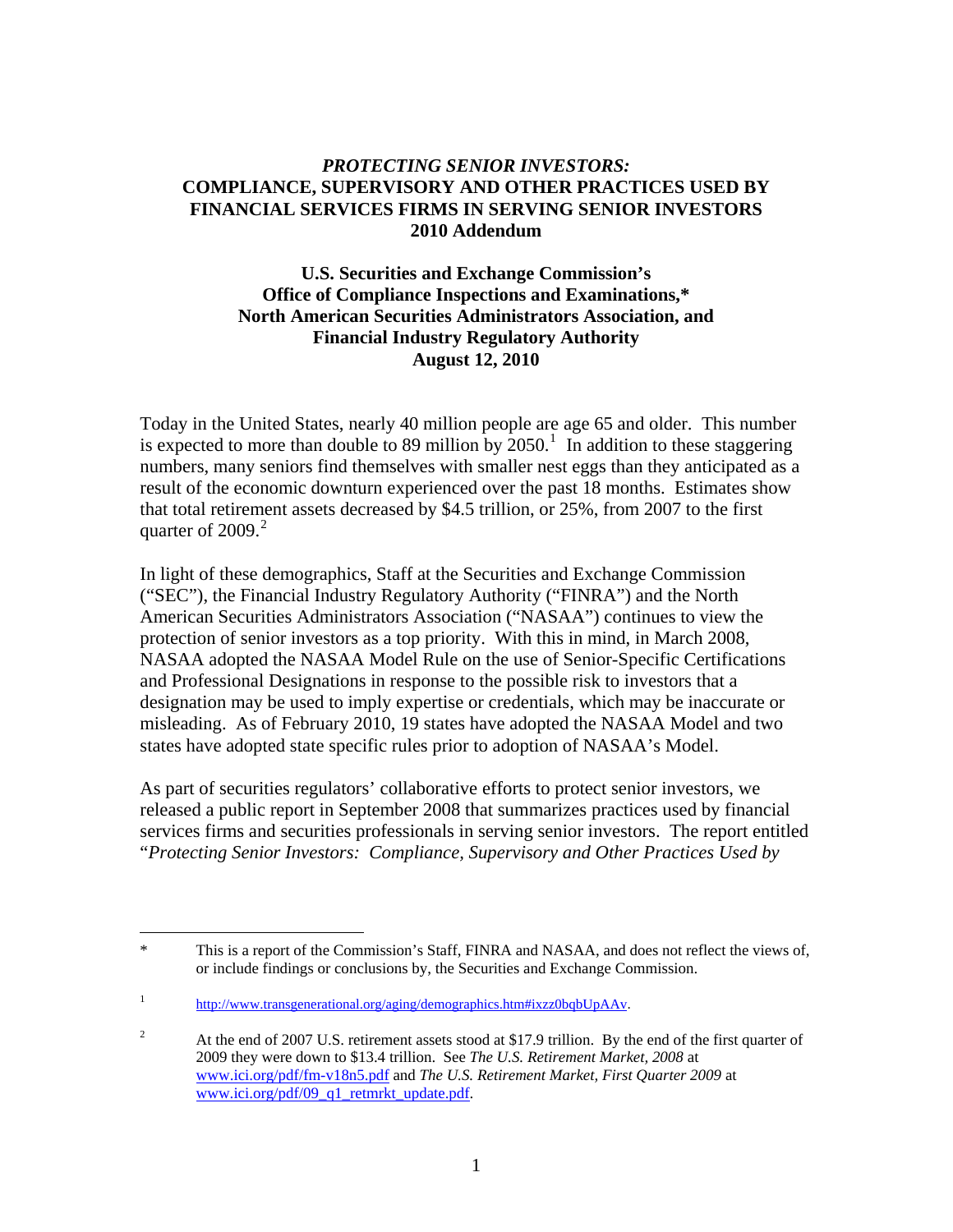*Financial Services Firms in Serving Senior Investors"[3](#page-1-0)* ("2008 Report") was intended to assist industry firms in enhancing their compliance, supervisory and other practices.

To continue our efforts to protect senior investors, we asked some of the firms that participated in the original fact finding initiative to share with us any additional practices they may have implemented since the 2008 Report was published. In addition, Staff researched additional practices identified in various industry publications. This addendum to the September 2008 Report summarizes additional practices used by financial services firms and securities professionals in serving senior investors in the following areas:

- $\triangleright$  Communicating effectively with senior investors;
- $\triangleright$  Training and educating firm employees on senior-specific issues;
- $\triangleright$  Establishing an internal process for escalating issues and taking next steps;
- $\triangleright$  Obtaining information at account opening;
- $\triangleright$  Ensuring appropriateness of investments; and
- $\triangleright$  Conducting senior-focused supervision, surveillance and compliance reviews.

As stated in the 2008 Report, by sharing this information, we hope to provide practical examples to firms that are seeking to strengthen their infrastructure to assist them in working with senior investors in an ethical, respectful and informed manner. This 2010 Addendum does not create or modify existing regulatory obligations with respect to senior investors. It also does not catalog the full range of compliance practices applicable to senior investors. Rather, the 2010 Addendum focuses on specific, concrete steps that firms are taking to identify and respond to issues that are common in working with senior investors. By publishing this information, we also hope that financial services firms will identify and implement additional practices to help ensure that the financial services industry continues to be mindful of the particular needs of senior investors.

# **I. Practices Used by Financial Services Firms in Serving Seniors**

During 2009, firms continued to implement new processes and procedures aimed at addressing common issues associated with their interactions with senior investors. Responding firms indicated they are enhancing procedures in the following areas:

# A. Communicating Effectively With Senior Investors

Some firms indicated they are producing brochures and information aimed at educating senior investors on various topics. Examples include:

- $\triangleright$  A brochure outlining fraud awareness, advising clients to monitor their credit report for potential unauthorized activity, warning clients never to sign a blank or incomplete document or to give cash to a securities professional.
- $\triangleright$  A link on the firm's website to the following sites: SEC Investor Information for Seniors; FINRA Investor Alerts; and NASAA Senior Investor Resource Center.

<span id="page-1-0"></span> $\frac{1}{3}$ 

*http://www.sec.gov/spotlight/seniors/seniorspracticesreport092208.pdf.*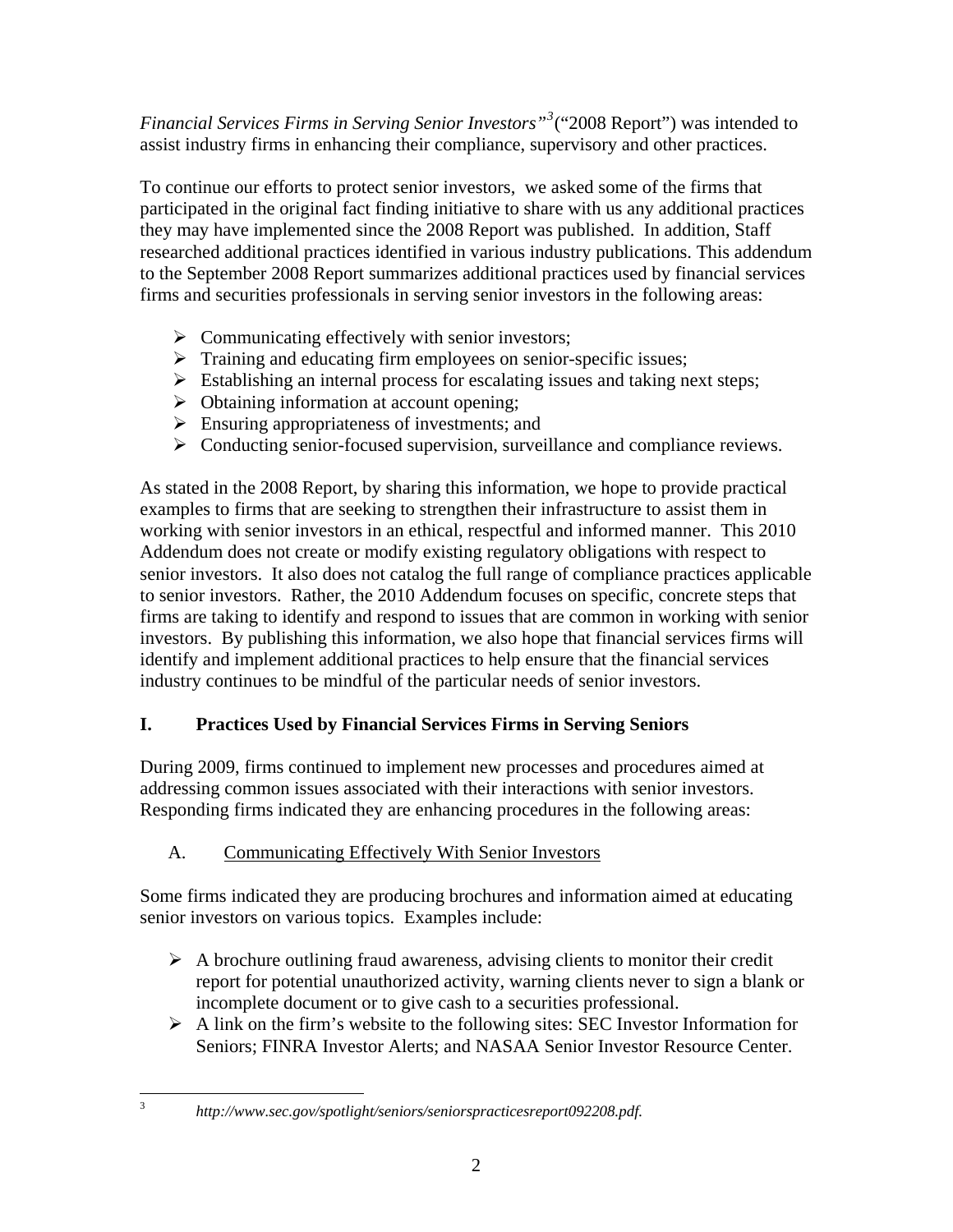- $\triangleright$  Recommendations to customers to maintain the following information in a safe and secure place to ensure that documents are easily accessible in case of an emergency, including:
	- An inventory of assets with account numbers, passwords and locations of safe-deposit boxes.
	- A list of debts and regular obligations, with a list of the institutions to which they are owed and account numbers.
	- A list of important contacts, such as doctors, lawyer, and securities professional.
- B. Training Firm Employees on Senior-Specific Issues

Firms continue enhancing training for its securities professionals to focus on senior specific issues and to help securities professionals recognize potential financial abuse and signs of potential diminished capacity. These firms utilize a variety of training methods to help ensure the training is effective that include the following:

- $\triangleright$  Implementing a Firm Element continuing education course<sup>[4](#page-2-0)</sup> providing guidance to help securities professionals identify special considerations they should be aware of when working with senior clients or clients approaching retirement.
- $\triangleright$  Reminding securities professionals what types of sales practices have been identified by regulators as posing potential risks when marketing to seniors.
- ¾ Providing real-life examples of SEC, FINRA and State actions taken with respect to senior financial abuse.
- $\triangleright$  Utilizing testing at the end of a training session to ensure learning.
- $\triangleright$  Providing enhanced training to supervisors regarding the review of a transaction based on specific factors or "red flags" the supervisor should consider in the review.
- $\triangleright$  Designating a particular individual/supervisor responsible for addressing questions regarding activities, practices and policies related to seniors.
- $\triangleright$  Providing a link on the internal website to outside resources that may be useful when selling securities to seniors such as: 1) SEC Investor Information for Seniors, 2) FINRA Investor Alerts, and 3) NASAA Senior Investor Resource Center.
- $\triangleright$  Providing a brochure or flyer for securities professionals to help them recognize issues that are unique to older clients: (i) best practices when working with seniors; (ii) information about identifying and recognizing diminished capacity and elder financial abuse; and (iii) the policies and procedures to be followed once diminished capacity or elder financial abuse is suspected. Examples of procedures include: asking clients to carefully read the materials discussed and, if desired, to take extra time to consult with a trusted family member or friend; avoiding use of financial jargon; familiarizing themselves with the resources in

<span id="page-2-0"></span> $\frac{1}{4}$ NASD Rule 1120.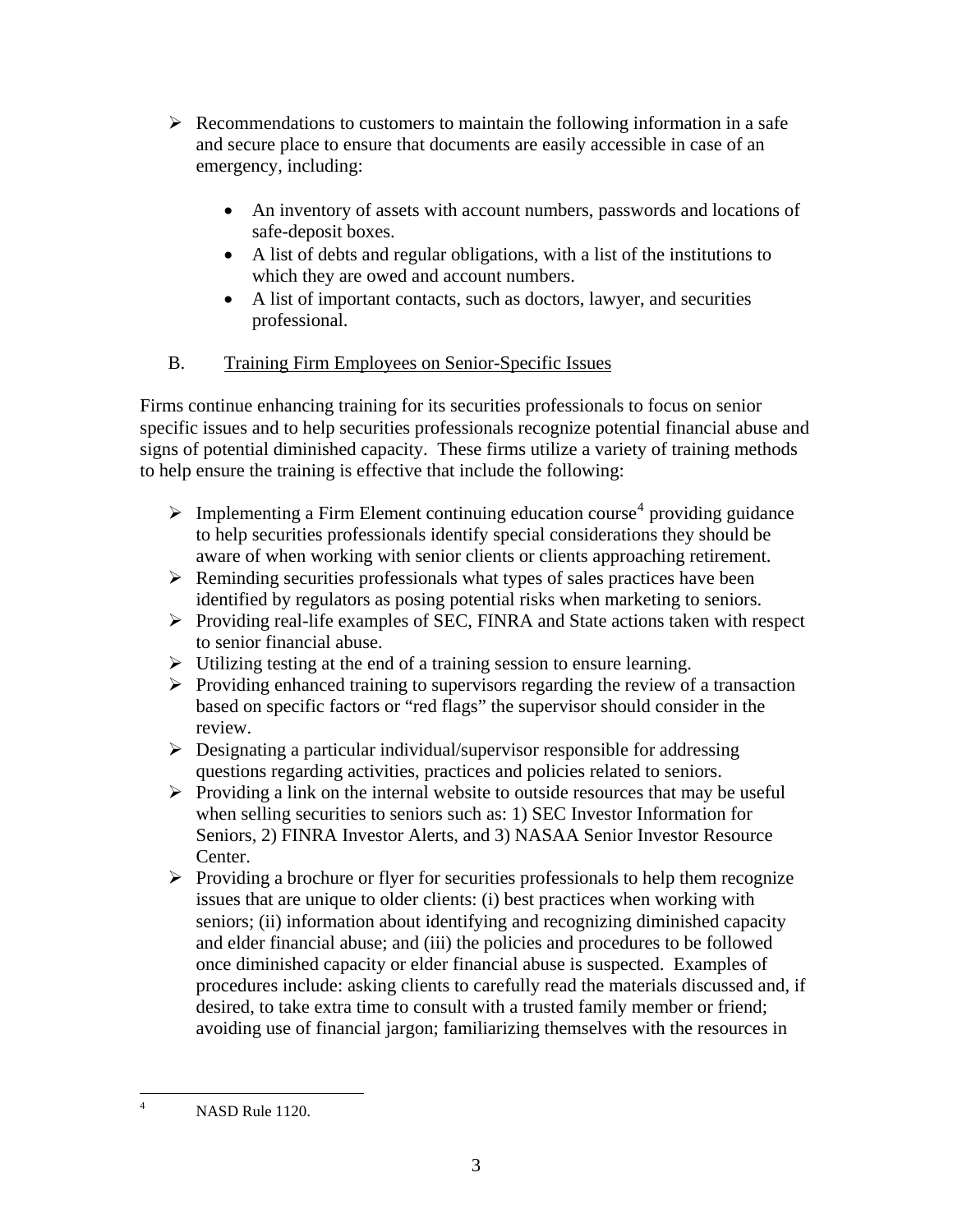the community for addressing the unique needs of older clients; and allowing extra time to meet so the client does not feel rushed.

 $\triangleright$  Providing a script to aid securities professionals in having difficult conversations with clients.

Firms told us they continue to include segments in their educational programs to help securities professionals identify signs or "red flags" that may indicate that an investor may have diminished capacity or a reduced ability to handle financial decisions. Firms indicated additional signs now included are:

- $\triangleright$  Recurring cognitive problems that become worse over time.
- $\triangleright$  Behavior that is out of character (e.g., the frugal client who becomes a spendthrift, the client who wants to upset a long-established investment strategy).
- $\triangleright$  Difficulty in understanding important aspects of the account.
- C. Establishing an Internal Process for Escalating Issues and Taking Next Steps

Some firms told us they had created and adopted policies with respect to the next steps to take after an issue was identified and escalated. These policies include:

- $\triangleright$  Identifying a central point of contact within the Compliance Department to provide guidance on senior investor issues.
- $\triangleright$  Creating a mailbox for all senior investor related questions for follow-up.
- $\triangleright$  Escalating any suspected elder abuse to branch management and then to divisional counsel to determine whether the situation requires reporting to state authorities.
- $\triangleright$  Potentially declining a transaction or declining to open an account if there is suspicion of financial abuse or diminished capacity.
- D. Obtaining Information at Account Opening

As discussed in the 2008 Report, pursuant to a variety of securities laws and rules, financial services firms are required to obtain sufficient information about an investor to ensure that recommendations are appropriate for the investor. The firms are also required to ensure that the investor's account is managed in a manner that is consistent with the investor's investment objectives. The information to be obtained includes the investors' age, financial and tax status, and investment objectives. We noted that some firms use the account opening process to obtain additional information about the client. For example, some firms are:

- $\triangleright$  Encouraging clients to identify a third party emergency contact. Allowing the firm to notify the identified individual if there is an issue or concern related to diminished mental capacity or financial abuse by a third party.
- $\triangleright$  Requiring that the employment status field on the new account form be filled out with one of the possible responses being "retired." This data helps the firm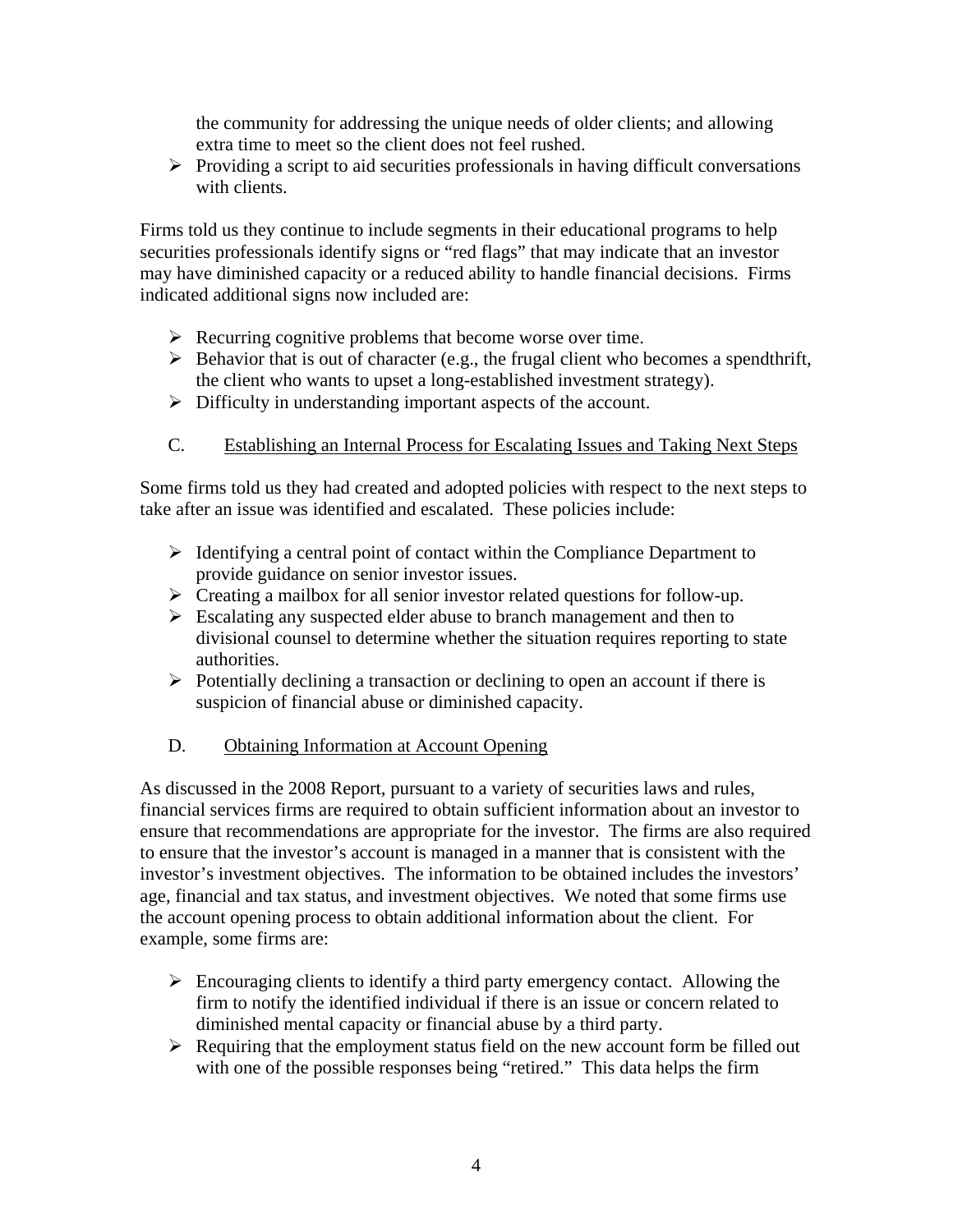identify clients who are in the "distribution" stage of life, as distinct from the "accumulation" stage.

## E. Ensuring the Appropriateness of Investments

An investor's age and life stage are important factors in assessing the appropriateness of recommendations for that investor. To address this issue, some firms are:

- $\triangleright$  Enhancing the firm's new product committee process by analyzing and identifying potential risks to senior investors when creating new products and services.
- $\triangleright$  Conducting quality assurance calls to customers of a certain age or parameters as determined by the firm.
- $\triangleright$  Asking the following questions: How recently has the client profile information been updated? Have there been any significant changes with regard to the client's employment status, marital status, physical condition or the needs of the client's family or significant others? Has the client made the securities professional aware of recent changes or plans to change living arrangements that may have an impact on the client's present or future financial needs? When a securities professional is advised or becomes aware that a client's circumstances have changed the securities professional should obtain updated information and further consult with the client about whether the client's investment objectives or needs have also changed.
- $\triangleright$  Reminding securities professionals that everyone goes through life stages and at each stage, the suitability or appropriateness of a product or service may shift. For example, clients in their late twenties might be getting married or starting a family.

### F. Conducting Senior-Focused Supervision, Surveillance and Compliance Reviews

Firms continue to utilize supervision and surveillance reports to attempt to capture transactions and practices that may impact seniors negatively. Some examples include:

- $\triangleright$  Using trending reports to identify patterns that may be indicative of potential abusive behavior by securities professionals.
- $\triangleright$  Analyzing the firm's client base with respect to age demographics and using this information to help meet current and prospective customer needs.
- $\triangleright$  Creating policies that require a discussion during the annual branch audit with supervisors and sales professionals about sales to seniors.
- $\triangleright$  Maintaining trade blotters that can be filtered by "senior investor" status, as defined by the firm.
- $\triangleright$  Using the customer's age as one factor in evaluating the appropriateness of an investment in light of risk tolerance.
- $\triangleright$  Conducting risk based statistical sampling based upon variables such as the customer's age, product type, and whether a product replacement is involved.